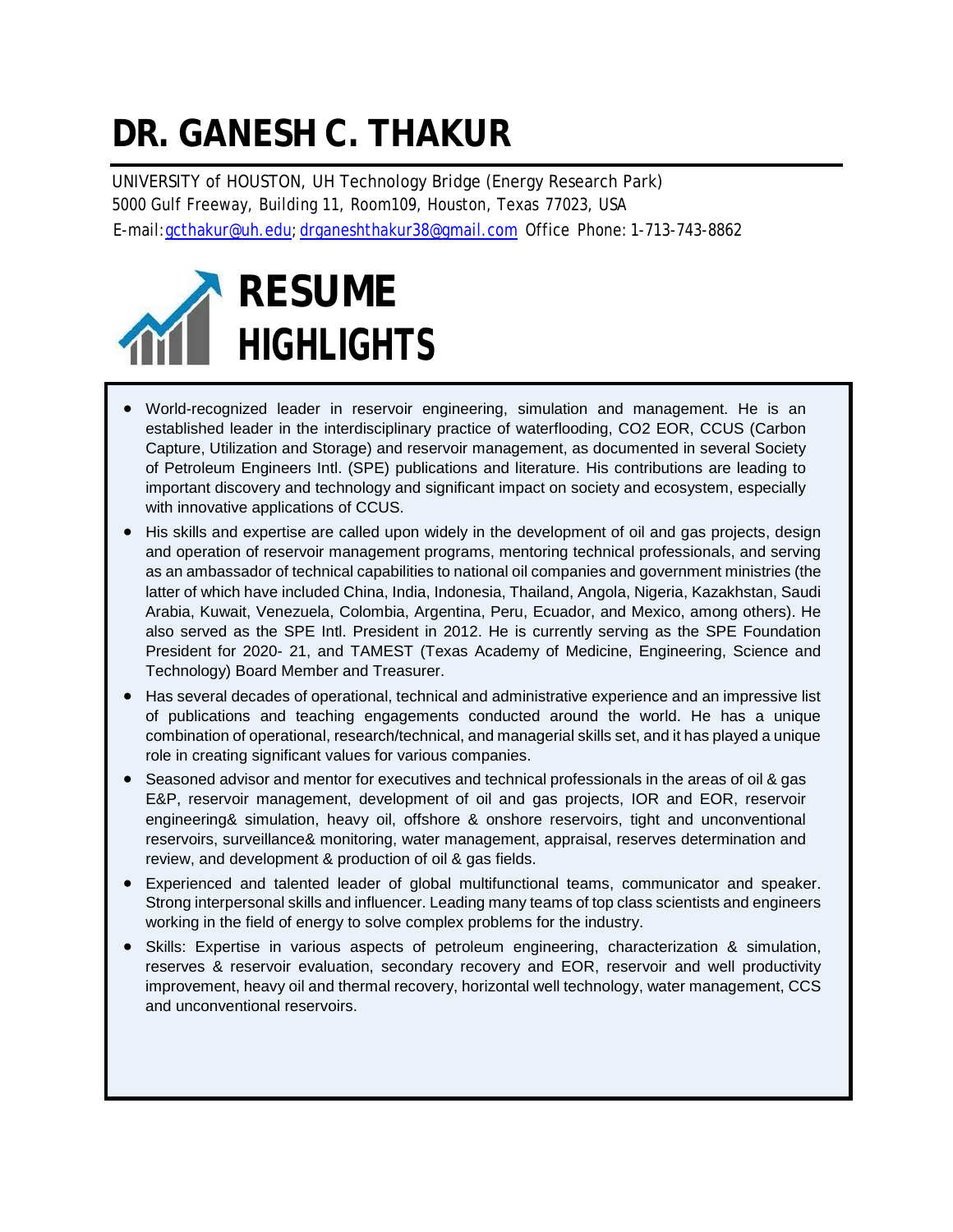

# **CORPORATE, UNIVERSITY, ANDSPEEXPERIENCE**

### **Director – Energy Industrial Partnerships and Distinguished Professor of Petroleum Engineering, University of Houston (UH)** *August 2016 – Present*

- Leads many teams of top class scientists and engineers working in the field of energy to solve complex problems for the industry.
- Develops and grows research partnerships with the Energy Industry for UH to emerge as the Energy University.
- Promotes a high level synergy and teamwork of integrated petroleum reservoir management, involving unconventional, conventional, deep water, secondary recovery and EOR, heavy oil, tight oil and gas reservoirs, water resources, and CCUS (carbon capture, utilization and storage) throughout UH as well as Houston and Texas.

#### **President & Global Advisor - Executive & Technical, Thakur Services Inc.** *Houston, Texas July 2014 – July 2016*

- Led development of comprehensive technology strategies for a Fortune 500 national oil company (NOC) in South America in order for company to become more efficient and competitive in the market place. Technology strategies are currently being adopted across the organization.
- Developed a program on practical integrated reservoir management and taught it to over 100 senior technical professionals and executives for a \$100-billion dollar national oil company in Asia.
- Served as the Chief Technical Advisor for Geo-Park, a leading independent E&P Company in South America with operations in several countries. Held seven major workshops involving multi-disciplinary teams, rigorously reviewed several key assets, and developed recommendations with action plans and milestones.
- Served as the Chief Scientific Advisor for TACHYUS, a startup company in the Bay Area specializing in developing forecasting tools and techniques as alternatives to reservoir simulation.
- Served as expert witness on complex petroleum engineering and reservoir management arbitration matters. Also, played key roles on major international negotiations involving significant reserves, production, and investment.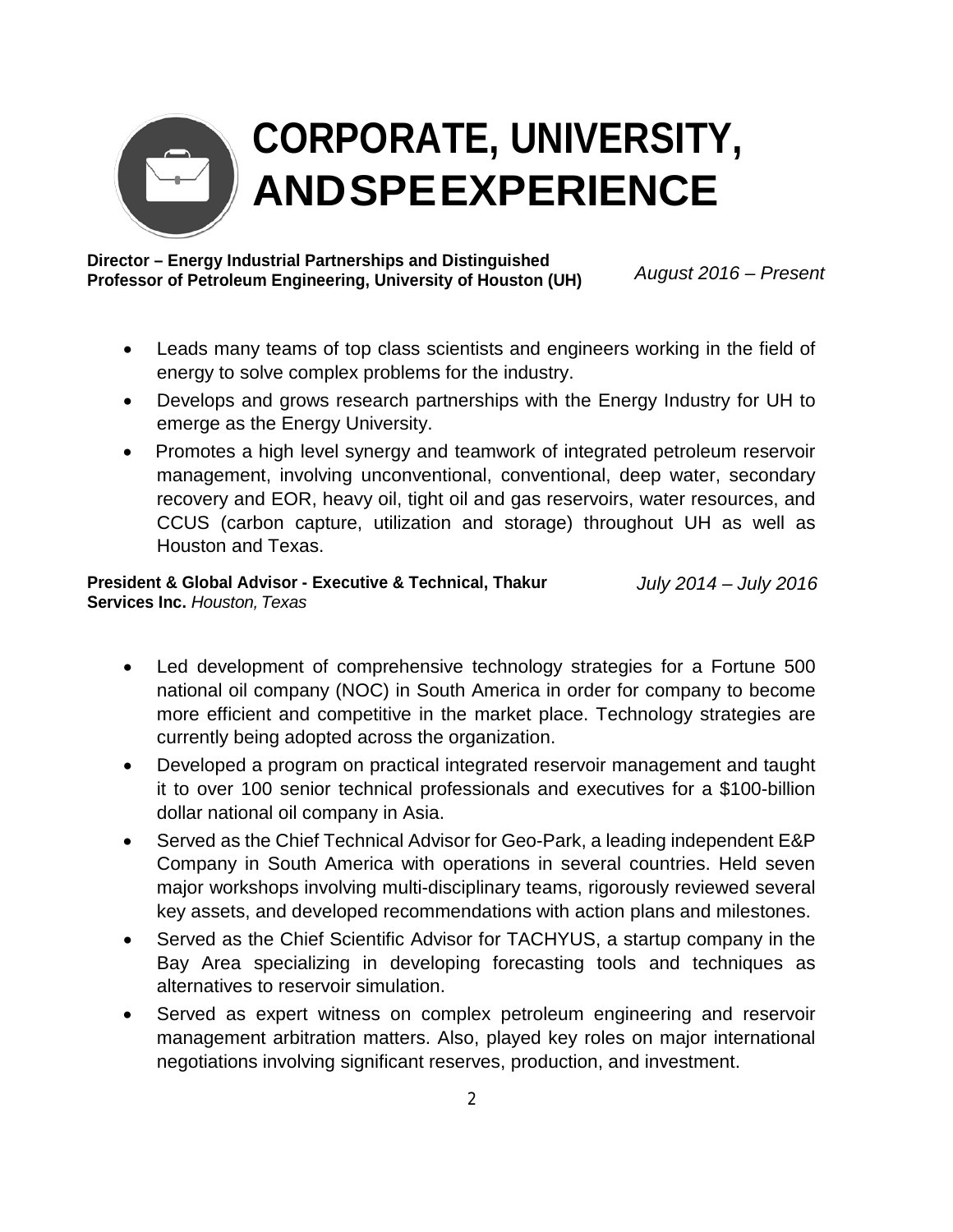• Developed and offered training programs on practical aspects of integrated reservoir management and water injection management for three major NOCs in the Middle East, Far East and Latin America.

#### **Vice President & Global Advisor, Fellow–Chevron** *Houston, Texas*

*April 2005 – June 2014*

- Provided strategic guidance and consultation on key upstream oil and gas projects worldwide.
- Served as the highest level technical professional across the entire corporation (60,000 total no. of employees); recognized with hands on technical knowledge, ability to communicate with and influence executives within Chevron and JV partner companies, including NOCs.
- Actively worked on and/or led teams in the design of several key deep water offshore, shallow water offshore and onshore major capital projects involving billions of dollars of CAPEX, which successfully created significant value for company through hundreds of million barrels of reserves and hundreds of thousand barrels of production.
- Functioned as key technical spokesperson for the company.
- Chairperson of the Corporate Reservoir Management Forum (focusing on the development of oil and gas projects and surveillance, analysis and optimization of projects) sharing best practices and lessons learned from projects around the world. Forum was typically attended by500 - 800 participants, and Dr. Thakur was the longest tenured leader for 18 years.
- Actively participated in corporate reserves review for various assets around the world for 15 years (one of the longest tenured members in the company history).
- Played the key technical role in a negotiation involving Chevron and Saudi Aramco. It was for the continuation of the operatorship in the Neutral Zone between Saudi Arabia and Kuwait. The negotiation involved billions of barrels of petroleum resources.
- Served as a technical resource for the property evaluation of a major acquisition by Chevron. It resulted in a successful outcome involving over a billion barrels of oil and gas reserves and over 15 billion dollars.
- Excelled as a teacher and training expert on reservoir management, reservoir engineering and simulation, secondary recovery using gas and water injection, EOR, horizontal well technology, heavy oil and productivity improvement.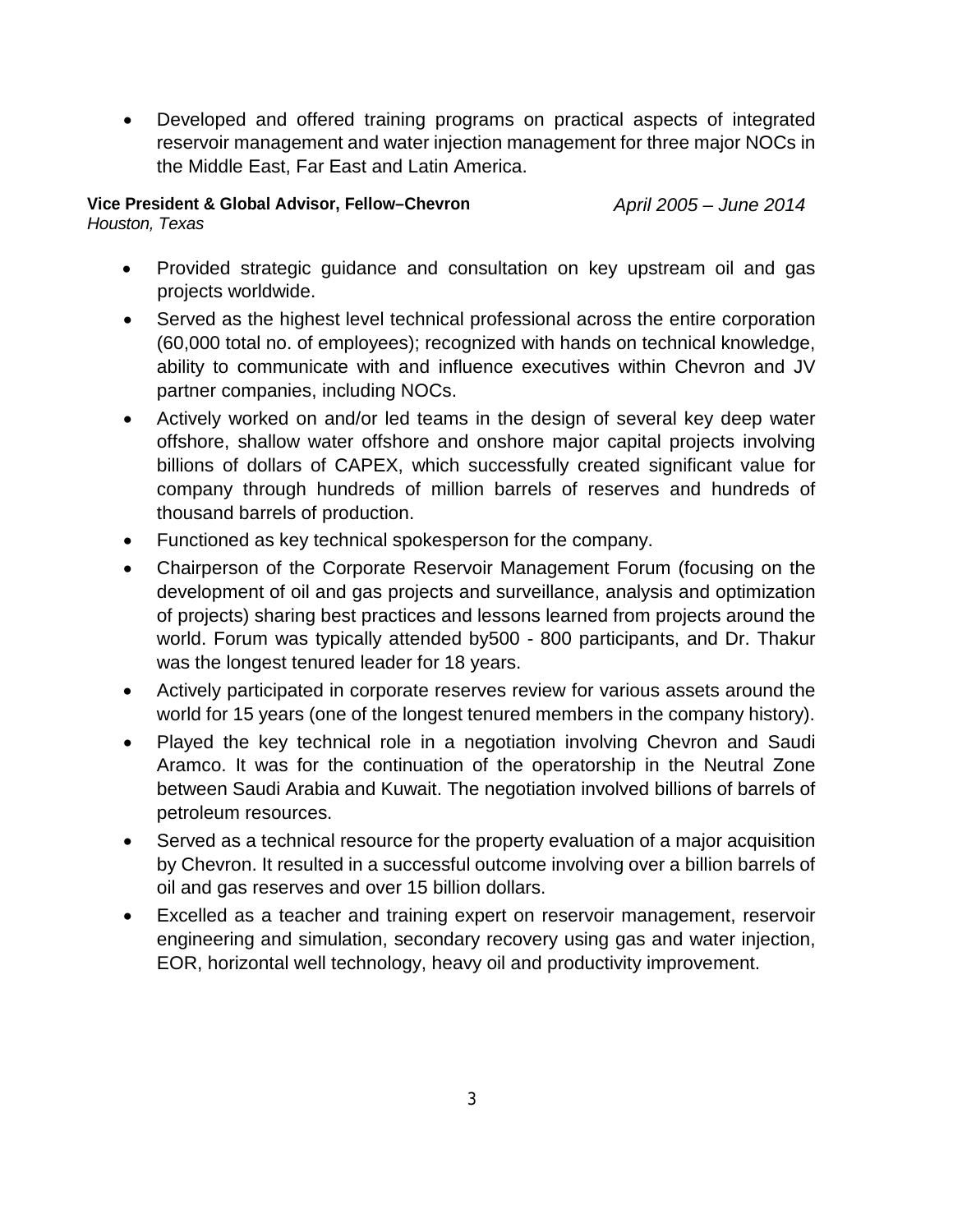**2012 President and Chairman of the Board – Society of Petroleum Engineers Intl. (2011-President Elect & 2013- Past President); worldwide assignment**

*November 2010 - October 2014*

- Served society's 120,000 members worldwide, including 425 sections and student chapters. Reached a milestone in membership surpassing 100,000 members.
- A 200% increase in training courses over what was achieved a couple of years ago.
- Championed PRMS (Petroleum Resources Management System), covering various aspects of oil and gas reserves and resources estimates.
- Increased operating revenue by 25%; balance sheet dated March 31, 2012 total assetsof\$97 million and operating income of \$8 million.
- Headed and chaired SPE's strategy steering team leading to the development of new strategies.

### **Other notable achievements related to SPE International (outstanding service to SPE, both professional/administrative and technical):**

- Authored over 60 technical articles and presidential columns, three books, edited two SPE reprint series, and presented over 250 lectures/short courses around the world.
- Recognized as an SPE Distinguished Lecturer.
- Elected to represent the SPE on the National Petroleum Council (NPC)
- Board member of AIME and Task Force Leader.
- Chairperson-SPE Reprint Series Committee; edited reprint series on Reservoir Management and Waterflooding.
- Served on the SPE Editorial Review, Forum Series, and Annual Meetings and IPTC committees.

### **Principal Technical Advisor, Chevron***San Ramon, California August 1999 – March 2005*

- Chairperson of the Corporate Reservoir Management Forum sharing best practices and lessons learned from the projects around the world.
- Training expert on reservoir management, reservoir engineering and simulation, secondary recovery using gas and water injection, EOR, horizontal well technology, heavy oil, productivity improvement, and integrated solutions.
- Actively worked on and/or led the design of several key deep water offshore major capital projects involving billions of dollars, and successfully created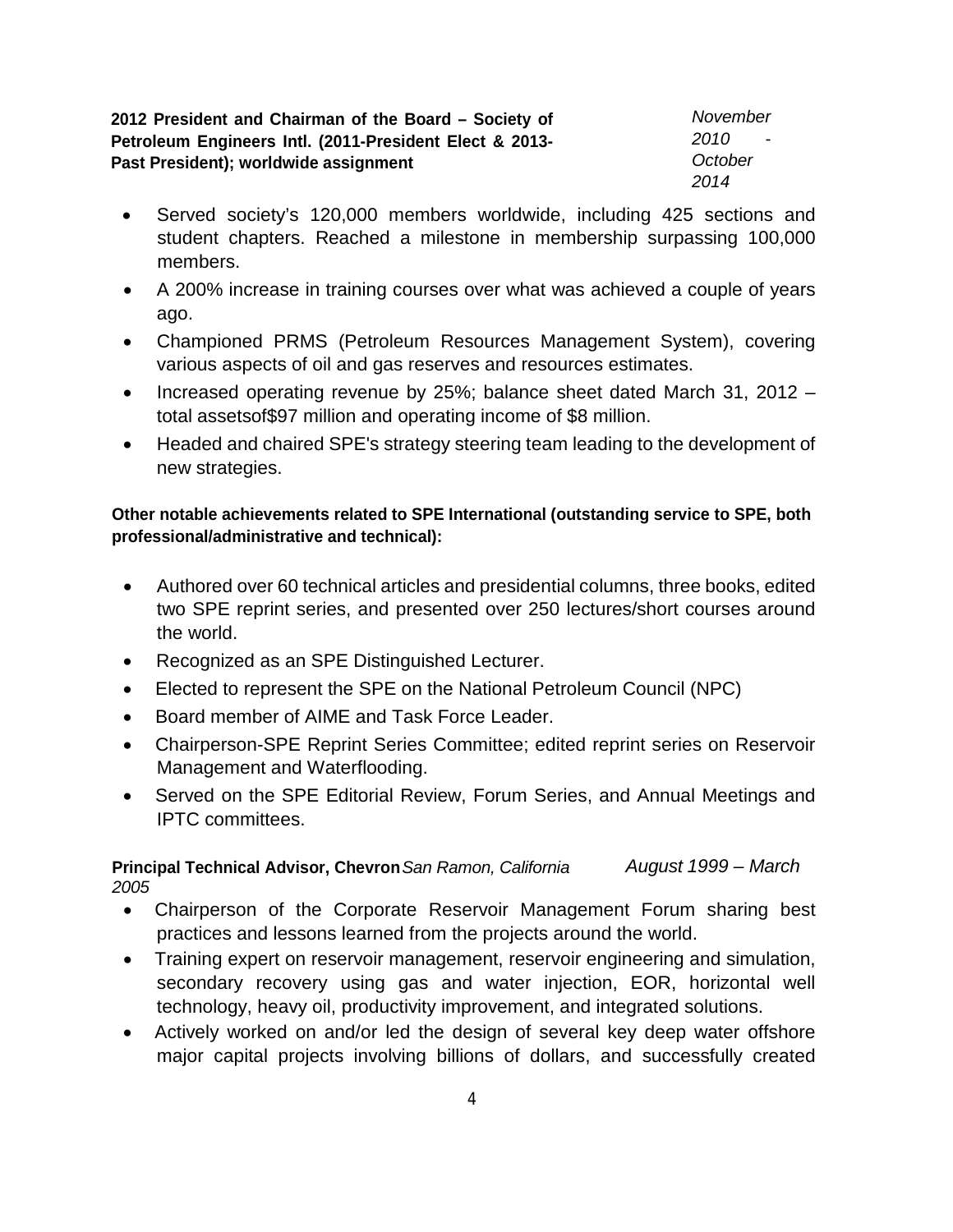significant value for Chevron. Example: Led the conceptual design and development of a major deepwater offshore doubled is placement process with miscible gas and water injection. This project involved a CAPEX of \$5.0 billion, and it has created tremendous value for the company, producing 250,000 BOPD. Played key role in convincing the project team and the partners on the new design and development plan for this very innovative and profitable project.

- Participated in the design of an RMQFR (Reservoir Management Quality Fitness Review) and led the implementation of these reviews for over 40 assets around the company. RMQFR identified and focused on specific areas for improvement based upon (a) process guidelines and (b) technical analysis and past experience of analogous assets. Technical due diligence and process recommendations were communicated to various Business Units.
- Actively participated in the corporate reserves reviews for various assets around the world.

### **Senior Consultant & Technology Accounts Manager,**

**Chevron** *La Habra, California January <sup>1998</sup> – July 1999*

- Actively performed Technology Accounts Manager role for several major strategic business units (BUs) in Chevron, including Mid-continent & Permian Basin BU, San Joaquin Valley BU, Indonesia BU, Asia BU, Angola and Southern Africa BU, Nigeria and Mid-Africa BU.
- Responsible for technology management and coordination and acted as the focal point for technology planning, budgeting and delivery to these BUs.

| <b>Manager-E&amp;P Services, Division Manager-Reservoir Simulation</b> | August 1977 –<br>December<br>1999 |
|------------------------------------------------------------------------|-----------------------------------|
| <b>Chief Secondary Recovery Engineer, Director EOR (Thermal</b>        |                                   |
| Heavy Oil and Non-Thermal) Chevron/Gulf locations-La                   |                                   |
| Habra, California; Houston, Midland/Odessa, Texas                      |                                   |

- Championed retaining the "reservoir simulation core competency" within Chevron by leading a team that performed a thorough investigation, considering bids from major suppliers of technology and DA (decision analysis). Convinced all stakeholders within the company including senior management and received their strong support.
- Established, championed and led the non-thermal EOR team and developed strategies to kickoff this activity for the Corporation.
- Led and supervised all key waterflood projects and CO2 flood projects (both company operated and JV) in the Permian Basin, especially their design, development plan, surveillance and monitoring. These included: SACROC unit,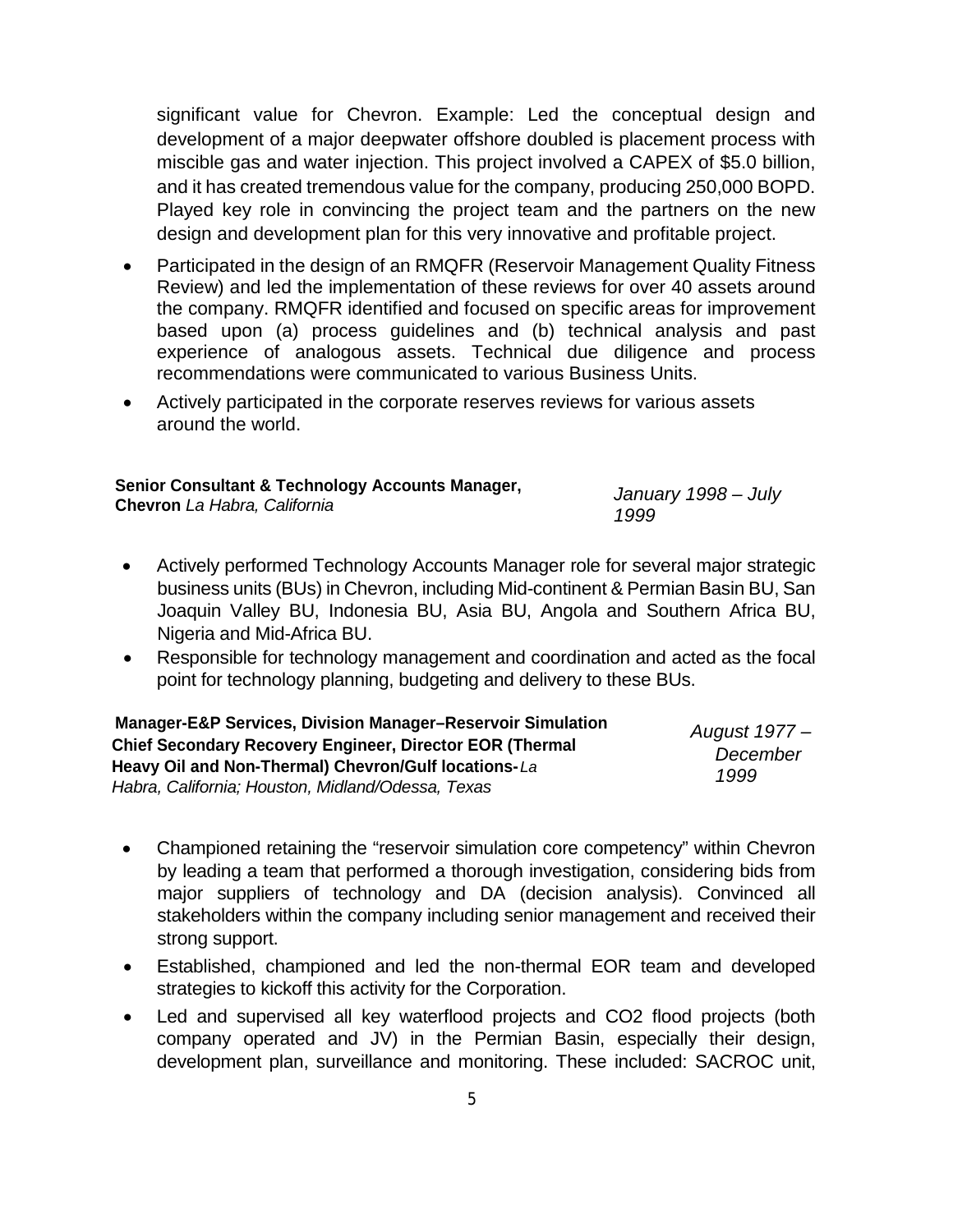McElroy, Gold smith, North Ward Estes, Wagon Wheel Penn, Hobbs, Denver Unit (JV), Slaughter (JV), among others.

- Led the design of initial waterfloods in Congo (Mibale field) and Nigeria (Delta South and Meren fields) in late 1970's involving reservoir and production engineers and geologists. These projects over the last 30 years have added hundreds of millions of barrels of reserves. Advised on basic reservoir engineering work for fields in Angola.
- Directed all EOR applications work involving heavy oil thermal and non-thermal methods for USA, Canada and Venezuela.

| <b>Senior Research Engineer &amp; Reservoir Simulation Development</b> | September 1973-  |
|------------------------------------------------------------------------|------------------|
| Engineer, BP and SSI Tulsa, Oklahoma and Denver, Colorado              | <b>July 1977</b> |

• Developed a coupled gas reservoir-wellbore-facilities simulator for BP/Amoco used for several gas fields in the USA and Canada. Conducted several reservoir simulation studies for fields worldwide.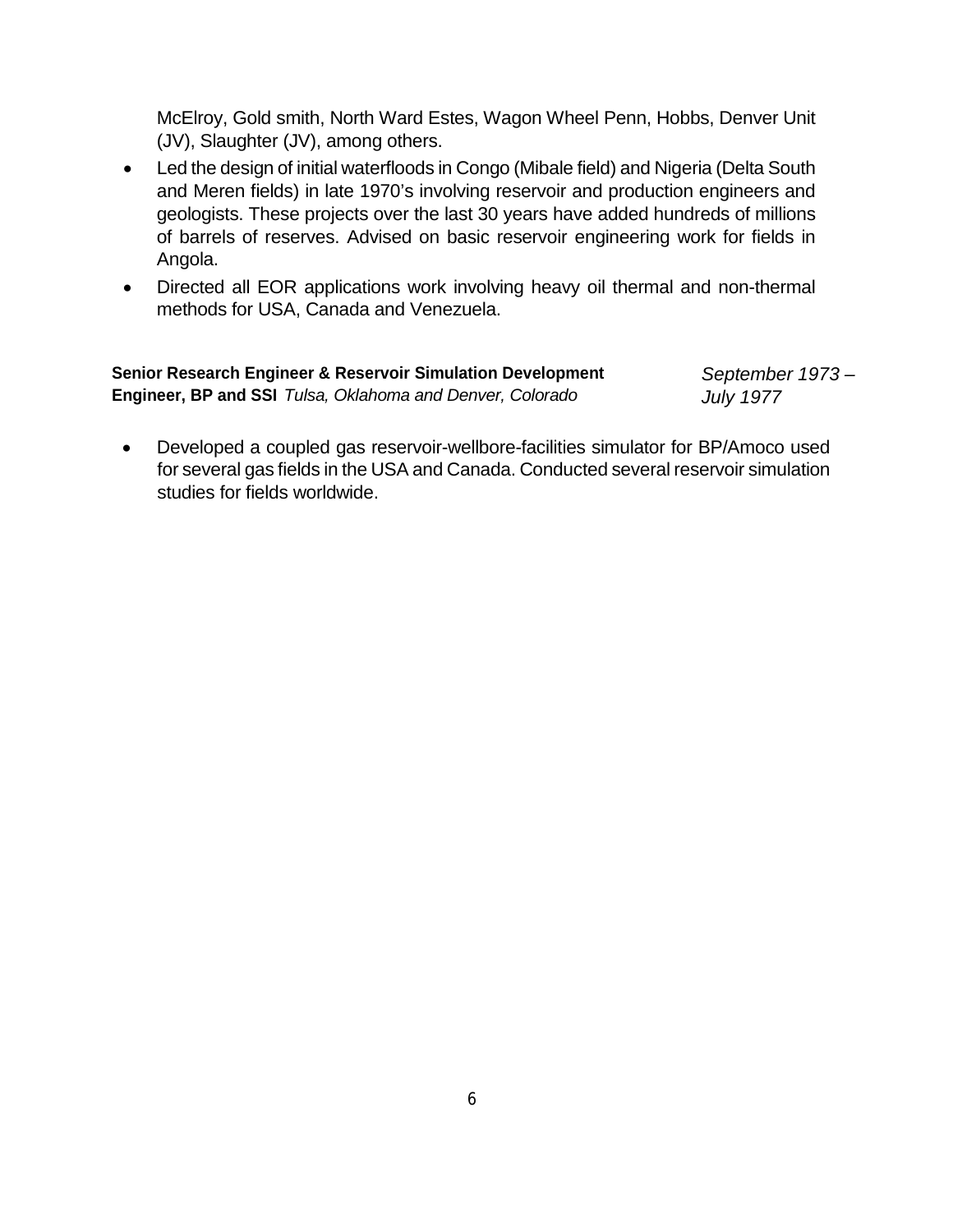

- Electedas aFellowoftheNationalAcademyofInventor(NAI)–USA,2021
- Legion of Honor Award from SPE (Society of Petroleum Engineers) International for 50 years of continuous and distinguished service, 2020.
- Honorary Membership Award of SPE International (highest honor awarded to only 0.1% of the Society's total membership), 2019
- AIME Honorary Membership Award in 2019 for his distinguished scientific and engineering achievements in petroleum engineering focusing on enhanced oil recovery, his successful innovations in reservoir management that impact the industry, and for his exceptional service and leadership as 2012 SPE President and as an AIME board member.
- Treasurer, SPE International Foundation, 2017-19
- President, SPE International Foundation, 2019-21
- Board of Director and Financial Advisory Committee, TAMEST (Texas Academy of Medicine, Engineering, Science and Technology). Now serving as the Treasure of this organization.
- Received Governor of Texas University Research Initiative (GURI) Grant/Award of \$3 millionfor developing cutting-edge technology and serving as economic catalysts to the Texas economy. As a companion of this grant, UH matched dollar for dollar for \$3 million  $-2016.$
- Received research grant/award of \$4.8 million in three phases from Oil India Ltd. to conduct investigation in the areas of reservoir management, EOR research and CCUS from late 2016 to June 2021.
- Chairman, Indian Institute of Technology (Indian School of Mines) Alumni Association of North America (ISMAANA) 2014 -2018.
- ElectedaMemberoftheNationalAcademyofEngineering(NAE)–USA,2016
- IIT(Indian School of Mines) Distinguished Alumni Award, 2016
- Elected to represent SPE Intl. on the National Petroleum Council (NPC), US Department of Energy,2013-14
- Pennsylvania State University's Outstanding Alumni Achievement Award, College of Earth and Mineral Sciences,2006
- Reservoir Description and Dynamics Award, Society of Petroleum Engineers Intl., 2005
- Received Chevron Corp. Chairman's Award (presented to employees achieving exceptional performance on high impact projects in the company), 2005
- Chevron Corp. Fellows Award, 2001 (awarded to only a handful number of employees achieving technical excellence out of about 50,000 employees)
- Orange County, California's Outstanding Engineer of theYearAward,OrangeCounty,1994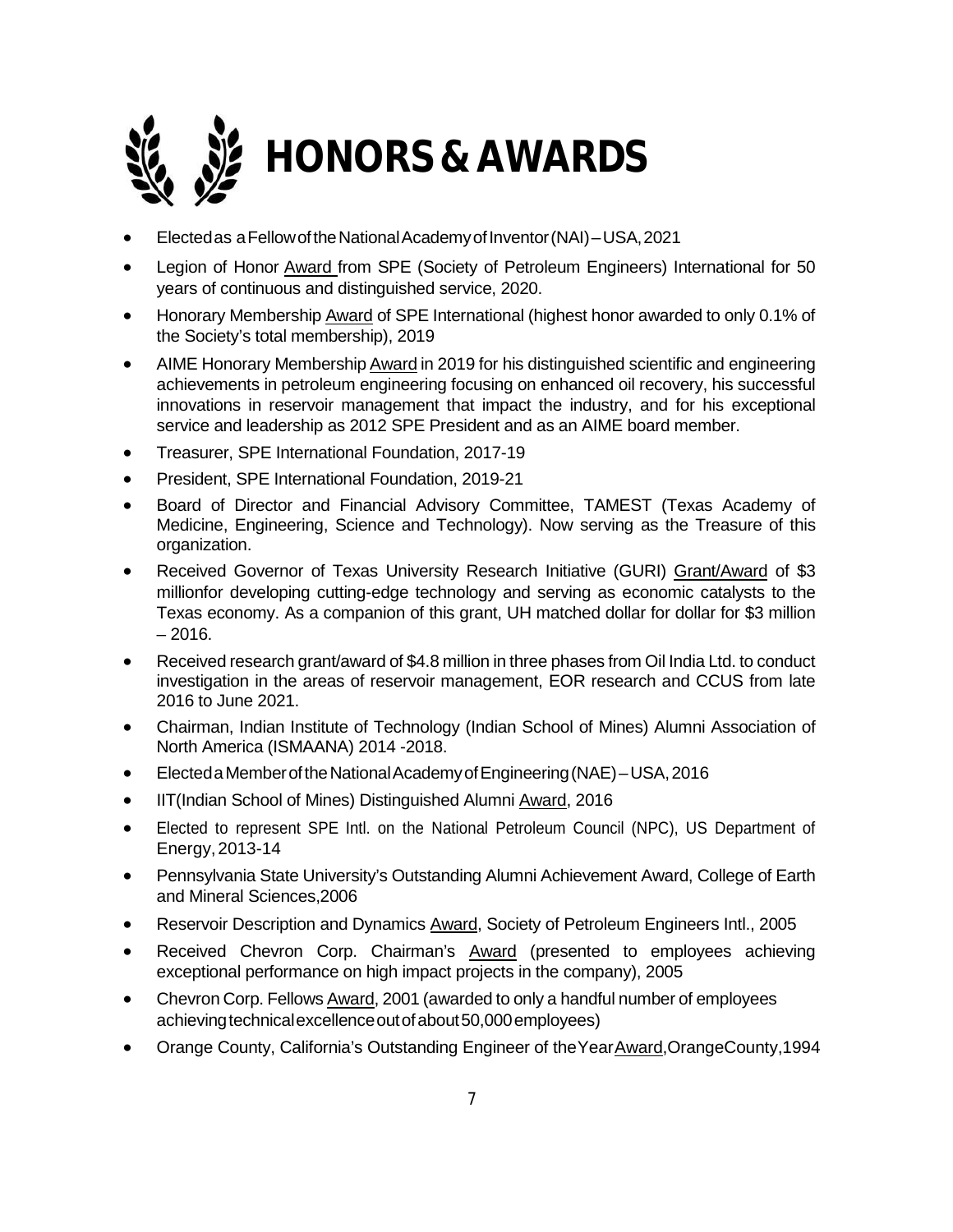

- Penn State University, Doctorate of Philosophy(PhD), Petroleum & Natural Gas Engineering, 1972 –1973
- Penn State University, Master of Arts (MA), Mathematics, 1972 1972
- Penn State University, Master of Science(MS), Petroleum & Natural Gas Engineering, 1970- 1971
- Houston Baptist University, Master of Business Administration(MBA), 1978 -1979
- IIT (Indian School of Mines),BS Honors, Petroleum Engineering, First Rank in Class,1970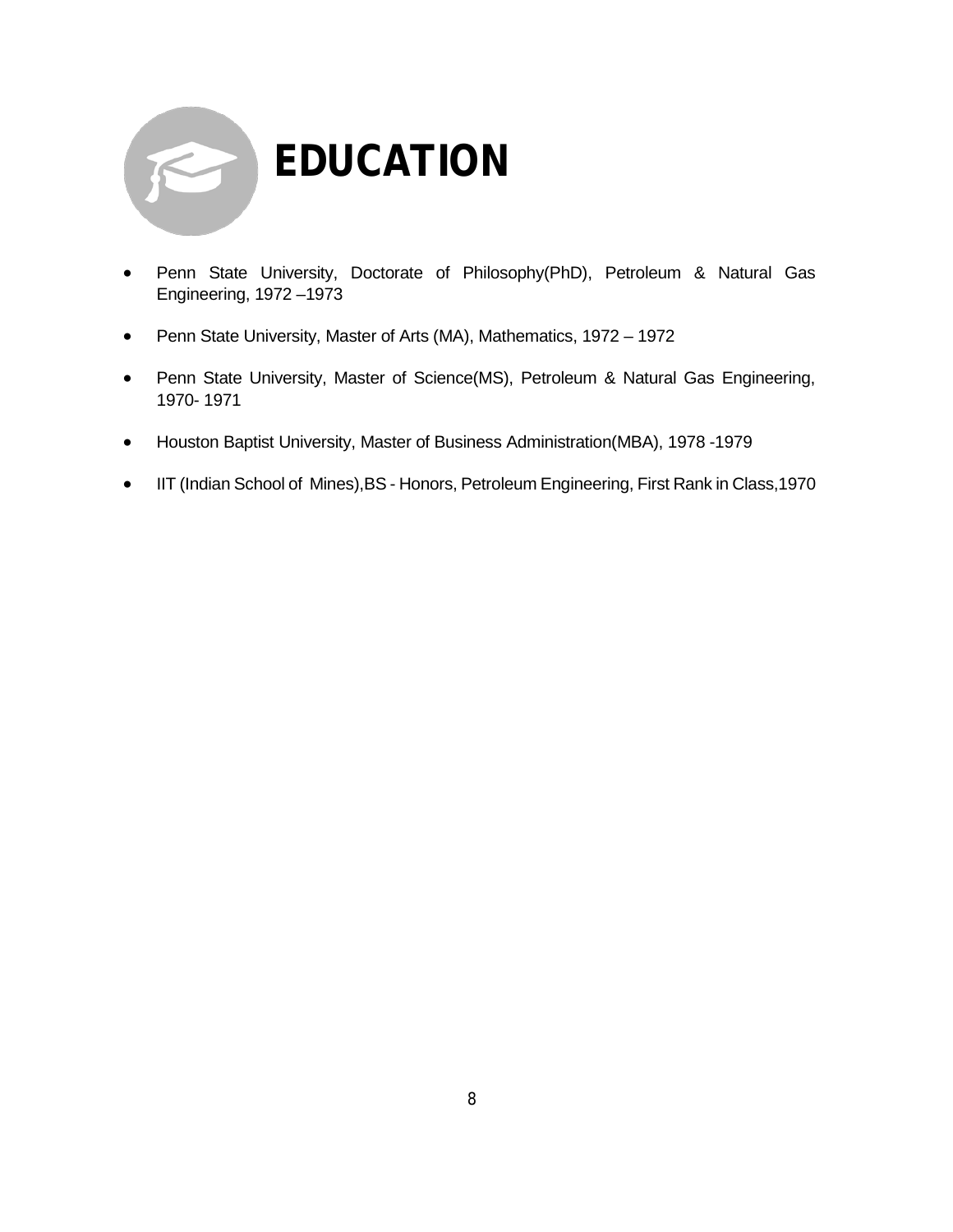

## **MOST IMPORTANT CONTRIBUTIONS TO SPECIFIC PROJECTS FOR CHEVRON BY DR. GANESH THAKUR:**

Practical working conditions of waterflooding and CO2 floodingin the Permian Basin, Africa (Nigeria and Angola), South America (Argentina, Venezuela, Colombia), Partition Zone (SaudiArabia–Kuwait),Kazakhstan,Indonesiaand India:

### • **Project 1: Agbami Project, Nigeria:**

o Actively worked on and/or led the design of several key deep water offshore (5000 ft. of water depth or more) major capital projects involving billions of dollars, and successfully created significant value for Chevron. Example: Led the conceptual design of a major deep water offshore double displacement process with miscible gas and water injection. This project involved a CAPEX of \$5.0 billion, and it has created tremendous values for the company, producing 250,000 BOPD, and adding 900 + millions barrels of oil reserves. He played the key role in convincing the project team, Chevron senior management, and the partners on the new design.

### • **Project 2: Meren and Delta South Projects, Nigeria:**

o Scope of the project: Led the design of waterfloods for the Delta South and Meren fields in Nigeria involving several reservoir and production engineers and geoscientists. These projects over the last 30 years have added hundreds of millions of barrels of oil reserves and hundreds of thousands of barrels of oil production. The recovery factors in these fields are outstanding, approaching 55 to 60% of OOIP (one of the highest in the world).

### • **Project 3: Corporate Reservoir Management Forum:**

o Scope of the project: He served as the Chairman of the Corporate Reservoir Management Forum sharing best practices and lessons learned from projects around the world. Forum was typically attended by 500-800 participants, and Dr. Thakur was the longest tenured leader for 18 years. It served as the "flag ship" of all reservoir management activities in Chevron.

### • **Project 4: Championed "Developing and Retaining Two Core Competencies in Chevron":**

o Actively worked on and/or led the Championed and retained the "reservoir simulation core competency" within Chevron by leading a team that performed a thorough investigation, considering bids from major suppliers of technology and DA (decision analysis). Convinced all stakeholders within the company including senior management and received their strong support. In addition, re-established, championed and led the non-thermal EOR team and developed strategies to kick off this activity for the Corporation. Reservoir Simulation and EOR are considered Chevron's core competencies now, and the company is making tens of billions of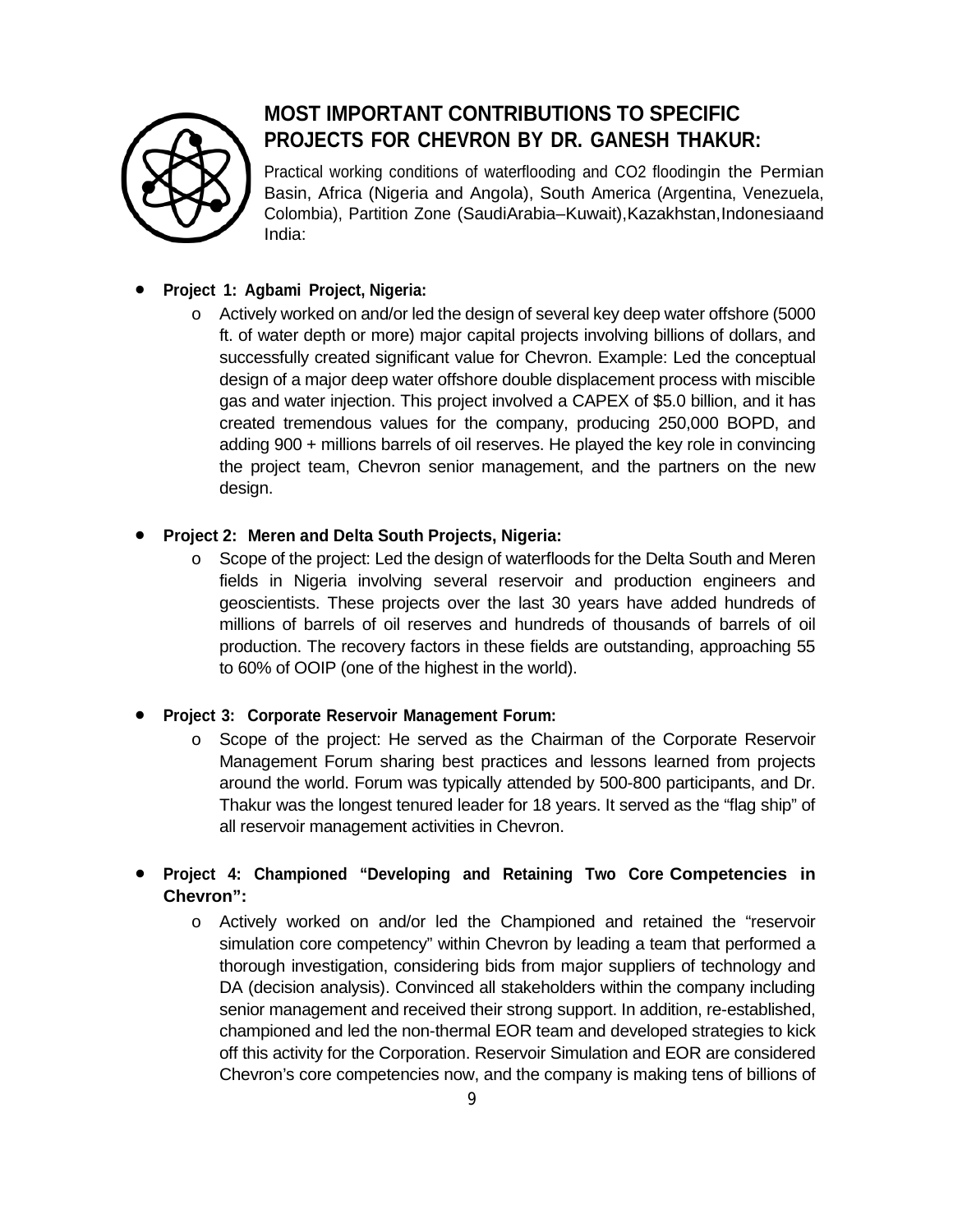dollars of investment based upon these capabilities. Dr. Thakur led the technical part of the negotiation of the "Neutral Zone" operations JV between Saudi Arabia and Kuwait (world's major carbonates team flood EOR project). As a result of his significant technical and business contributions over a sustained period of time, he was recognized and promoted as the "Highest Level" technical professional in the entire corporation (of about 60,000 employees).



# **Partial List of Publications by Dr. Ganesh Thakur**

*(Understanding of the science and art of petroleum engineering)*

## **BOOKS**

- 1. Author of Integrated Waterflood Asset Management, PennWell Books, 1998
- 2. Co-author of Integrated Petroleum Reservoir Management, PennWell Books, 1994
- 3. Author of Reservoir Management of Mature Fields, IHRDC, 1992

# **SPE REPRINT SERIES CHAIRMAN/EDITOR**

- 1. Waterflooding, 2003
- 2. Reservoir Management, 2000

# **PAPERS/ARTICLES/PATENTS**

### **2022**

- 1. Zargar, Z., **Thakur, G**.: "Importance of reservoir simulation and early reservoir management for successful field development — Case study", Energy Reports, Vol. 8, page 5038-5052, Nov 2022.
- 2. Ghosh, S., Zargar, Z., Bose, S. & **Thakur, G**.: Lessons learned from the integrated multifarious study of a poorly performing yet great quality oil reservoir: an example from Assam Basin, India, Petroleum Science and Technology, Feb 2022
- 3. **G.C. Thakur**, Veer D., "Carbon capture and carbon dioxide (CO2) EOR & storage A "game changer" CCUS technology", SPE TWA, April 2022.
- 4. S. Anand, **G.Thakur**, "Novel Deep Learning algorithms for Petroleum Production Prediction" (Energies, 2022, under review)

### **2021**

- 5. S. Anand, Z.Z, S.M.R., **G. Thakur**, "Fast Injector Well Selection using an Innovative Machine Learning Workflow" (Energies, Nov. 2021)
- 6. **G.C. Thakur**, S. Bose, P. Chen, "Carbon Capture and Carbon Dioxide (CO2) EOR & Storage A "Game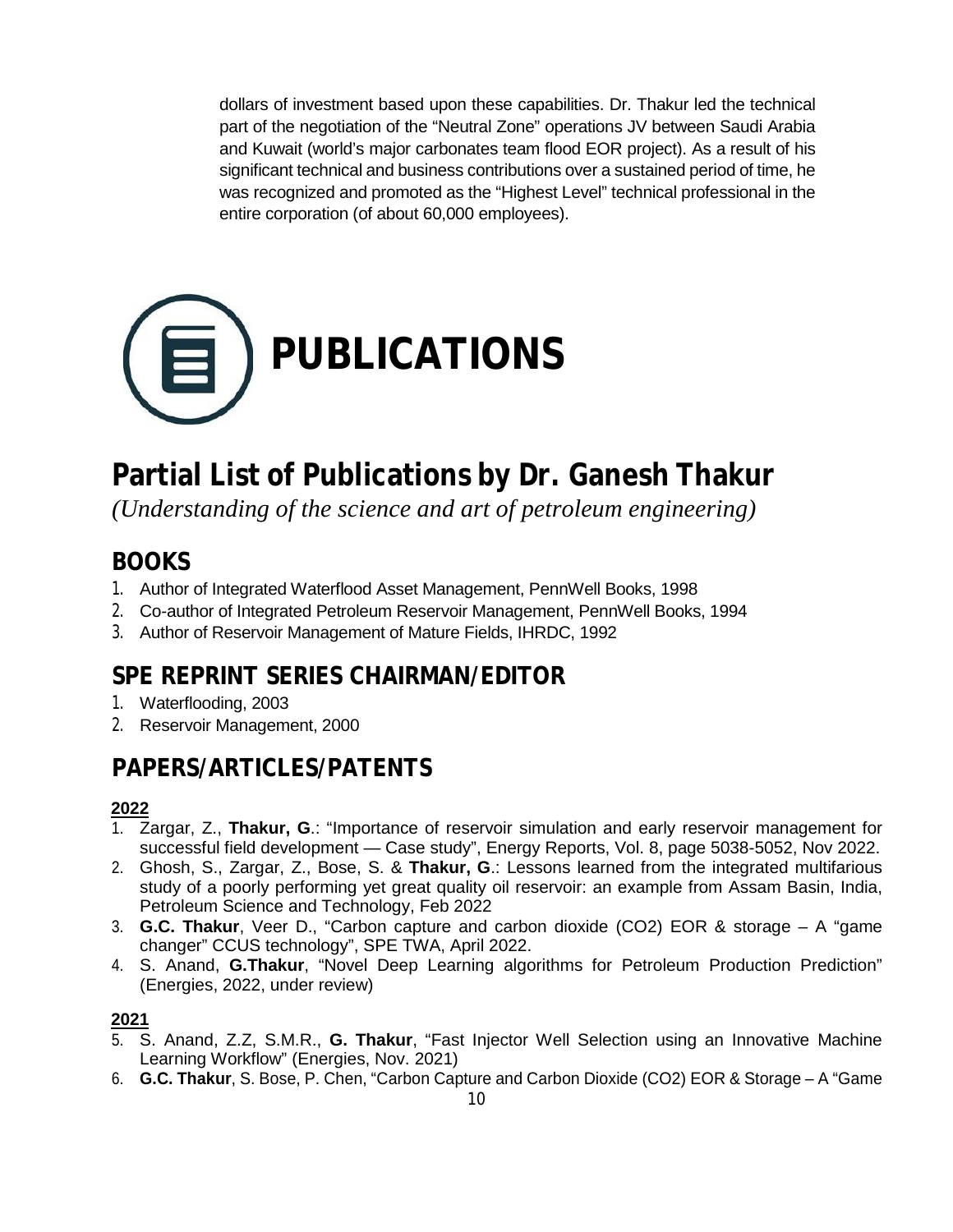Changer" Technology for India in its Environmental, Social and Energy Resources Goals ", AAPG CCUS Conference, Houston, TX, March 23-25, 2021.

7. **G.C. Thakur**, P. Chen, et al. "Optimization Technique for CO2-EOR Miscibility Management in an Oil Reservoir", US Patent: US20210372246, Publication date: 12/02/2021

#### **2020**

- 8. **G.C. Thakur**, P. Chen, S. Balasubramanian, S. Bose, "Optimization technique for CO2 EOR miscibility management in an oil reservoir", Patent PCT/US2019/054100
- 9. S. Anand, P.Chen, G.Thakur, "CO2-EOR and Carbon Storage in a mature Indian Oilfield", presented at MIT A+B Energy Symposium, 2020

#### **2019**

- 10. G.C. Thakur, "Enhanced Recovery Technologies for Unconventional Oil Reservoirs", Journal of Petroleum Tech SPE-0919-0066-JPT, 71(09): 66-69, September 2019.
- 11. P. Chen, **G.C. Thakur**, S. Balasubramanian, "Miscibility Management for CO2 EOR and Storage at Depleted Oil Reservoir", presented at 2019 Carbon Management Technology Conference (AICHE) in Houston, TX, July 15-18, 2019
- 12. S. Bose, M. Myers, P. Chen, **G.C. Thakur**, et al. "Application of an Integrated Petrophysical Modeling to Improve Log-based Reservoir Characterization and Oilin-Place Estimate of a Fresh Water Shaly-Sand Reservoir", accepted by SPWLA 60th Annual Symposium in The Woodlands, TX, June 15-19, 2019
- 13. P. Chen, **G.C. Thakur**, S. Balasubramanian, A. Selveindran, S. Bose, "CO2-EOR and Carbon Storage in Indian Oilfields: From Laboratory Study to Pilot Design" SPE-195378-MS, the SPE Western Regional Meeting in San Jose, California, USA, on April 23-26, 2019.
- 14. P. Chen, **G.C. Thakur**, S. Balasubramanian, A. Deka, Y. Zhu, S. Bose, "A Robust Reservoir Screening Approach to Identify IOR/EOR Opportunities from Mature Oilfields", SPE-195270- MS,theSPEWesternRegionalMeetinginSanJose,California,USA,onApril23-26,2019.

### **2018**

- 15. P. Chen, S. Balasubramanian, S. Bose, A. Alzahabi and **G.C. Thakur**, "An Integrated Workflow of IOR/EOR Assessment in Oil Reservoirs", OTC-28726-MS, paper presented at OffshoreTechnology Conference held in Houston, TX, April 30-May 3, 2018
- 16. S. Bose, S. Balasubramanian, A. Alzahabi, P. Chen, **G.C. Thakur**, "Hybrid Grouping Of Wells Combining Geological Compartmentalization And Surface Facilities", OTC-29008-MS, paper presentedatOffshoreTechnologyConferenceheldinHouston,TX,April30-May3,2018
- 17. S. Bose, A. Alzahabi, S. Balasubramanian, P. Chen, **G.C. Thakur**, "A Multi-Disciplinary Approach to Select the Optimum Infill-Well Location for Efficient Reservoir Management of a Mature Field", OTC-28626-MS, paper presented at Offshore Technology Conference held in Houston, TX,April 30-May 3, 2018
- 18. S. Balasubramanian, P. Chen, S. Bose, A. Alzahabi and **G.C. Thakur**, "Recent Advances in Enhanced Oil Recovery Technologies for Unconventional Oil Reservoirs", OTC-28973-MS, paper presented at Offshore Technology Conference held in Houston, TX, April 30-May 3, 2018
- 19. A. Deka, P. Chen, and **G.C. Thakur**, "Diagnostic Analysis Approach to Evaluate Waterflood Performance and IOR/EOR Screening in Mature Reservoirs", SPE Trinidad and Tobago Section EnergyResources Conference 2018, June 25-27. 18TTCE-P-395-SPE
- 20. G.M. Thomas, A. Selveindran, A. Alzahabi, S. Bose, S. Balasubramanian, **G.C Thakur**, "Improving the Recovery of a Mature Permian Basin Oil Field: An Application of Integrated Petroleum Reservoir Management", SPE-191234-MS, SPE Trinidad and Tobago Section Energy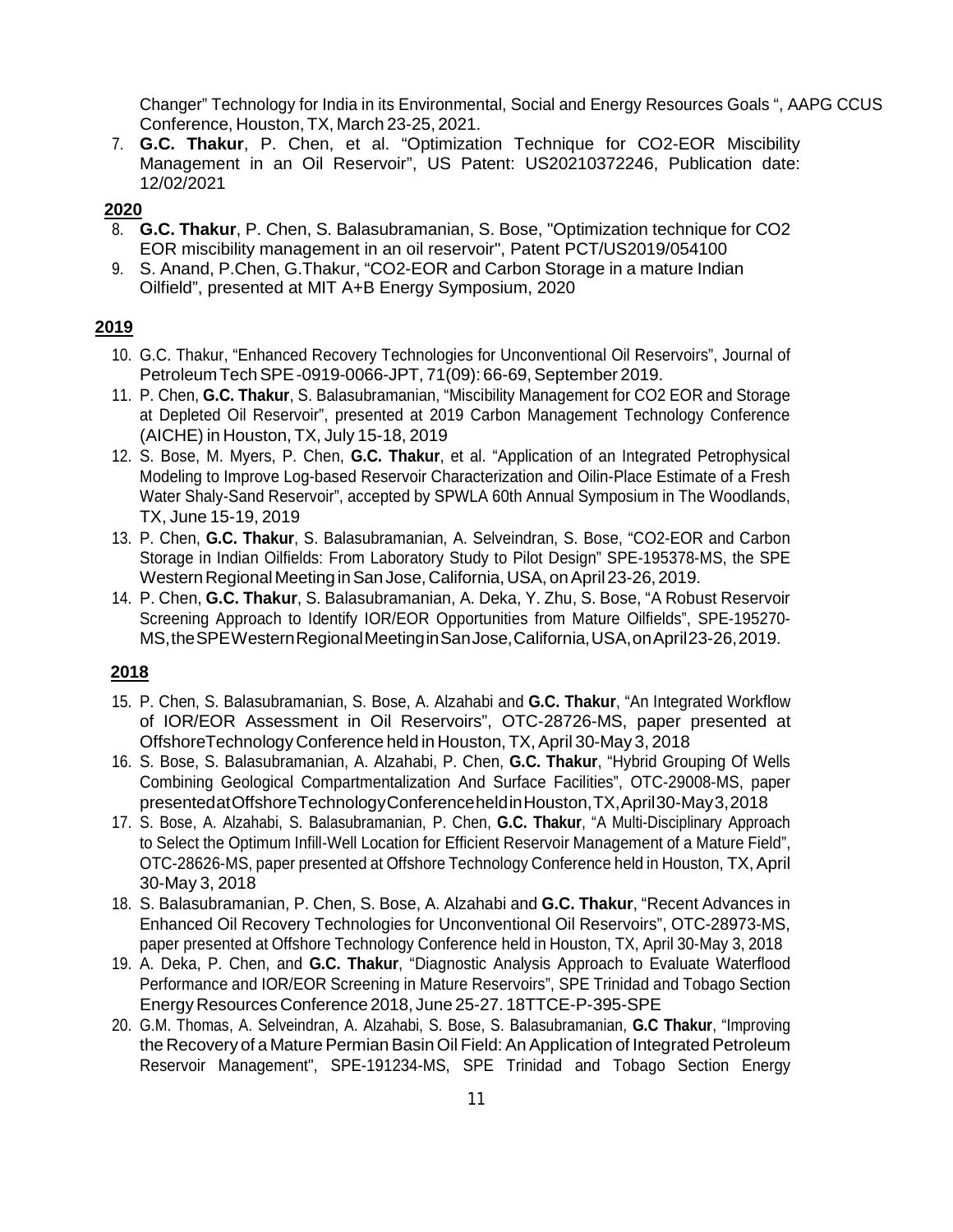Resources Conference 2018, June 25-27.

- 21. A. Anand, P. Chen, S. Bose, S. Balasubramanian, **G.C. Thakur**, "Petrophysics-Driven CO2 EOR Scoping Study: A Field Case Demonstration", presentation and publication at the SPWLA 59th Annual Symposium in London, UK on June 2-6, 2018
- 22. A. Alzahabi, S. Bose, S. Balasubramanian, **G.C. Thakur**, "A Data-Driven Workflow for Production Optimization and Efficient Reservoir Management Using a Multi-disciplinary Approach", paper presented at 2018 GEO - the 13th Middle East Geoscience Conference and Exhibition, 5-8 March 2018.

### **2017**

- 23. "ARMA: Horizontal Completion Fracturing Techniques Using Data Analytics Selection and Prediction", paper presented at the 51st US Rock Mechanics/Geomechanics Symposium, San Francisco, California, USA. June 25-28, 2017
- 24. "SPE-186068-MS: Application of Multi-Level and High-Resolution Fracture Modeling in Field-scale Reservoir Simulation Study", prepared for presentation at the SPE Reservoir Characterization and Simulation Conference and Exhibition held in Abu Dhabi, UAE, 8 - 10 May 2017
- 25. "SPE-185747-MS: Cyclic Steam Injection Modeling and Optimization for Candidate Selection, Steam Volume Optimization, and SOR Minimization, Powered by Unique, Fast, Modeling and Data Assimilation Algorithms", presentation at the SPE Western Regional Meeting, 2017.
- 26. "SPE-185507-MS: Redistribution of Steam Injection in Heavy Oil Reservoir Management to Improve EOR Economics, Powered by a Unique Integration of Reservoir Physics and Machine Learning", presentation at the SPE Latin America and Caribbean Petroleum Engineering Conference, 2017.
- 27. "Advanced technique for screening EOR (Enhanced Oil Recovery) and IOR (Improved Oil Recovery) methodologies for a given petroleum reservoir". US Provisional Patent Application Serial No UHID: 2017-039, May 15, 2017.
- 28. "Horizontal Completion Fracturing Techniques Using Data Analytics: Selection and Prediction", US Provisional Patent Application Serial No UHID: 2017-033, March 1, 2017.

#### **2016andEarlier**

- 29. "Computer-Implemented Systems and Methods for Forecasting Performance of Water Flooding of an Oil Reservoir System Using a Hybrid Analytical-Empirical Methodology", US Patent 8,805,631, August 12,2014.
- 30. "Computer-Implemented Systems and Methods for Forecasting Performance of Polymer Flooding of an Oil Reservoir System", US Patent 8,510,089, August 13, 2013.
- 31. "Computer-Implemented Systems and Methods for Screening and Predicting the Performance of Patent – May 8, 2012. Enhanced Oil Recovery and Improved Oil Recovery Methods", US Patent 8,175,751 B2, Date of
- 32. "The New Conventional", The Way Ahead Magazine, SPE Journal paper, 2012.
- 33. "The Role of Integrated Project Teams Applying Innovative Technologies to Improve Production and Recovery", pages 5-12, Investigations in Geophysics No. 15, Methods and applications in Reservoir Geophysics, 2010.
- 34. "The Role of Multi-Disciplinary Teams in Innovative Reservoir Management" SPE 112921, 2008 SPE North Africa TC and Exhibition held in Marrakech, Morocco, March 12-14 2008
- 35. "Should a Technical Career Track/Ladder Be a Preferred Option for Young Professionals?" Pillars of the Industry,TheWayAhead,SPE, pages20-21, Vol. 3, No. 3, 2007.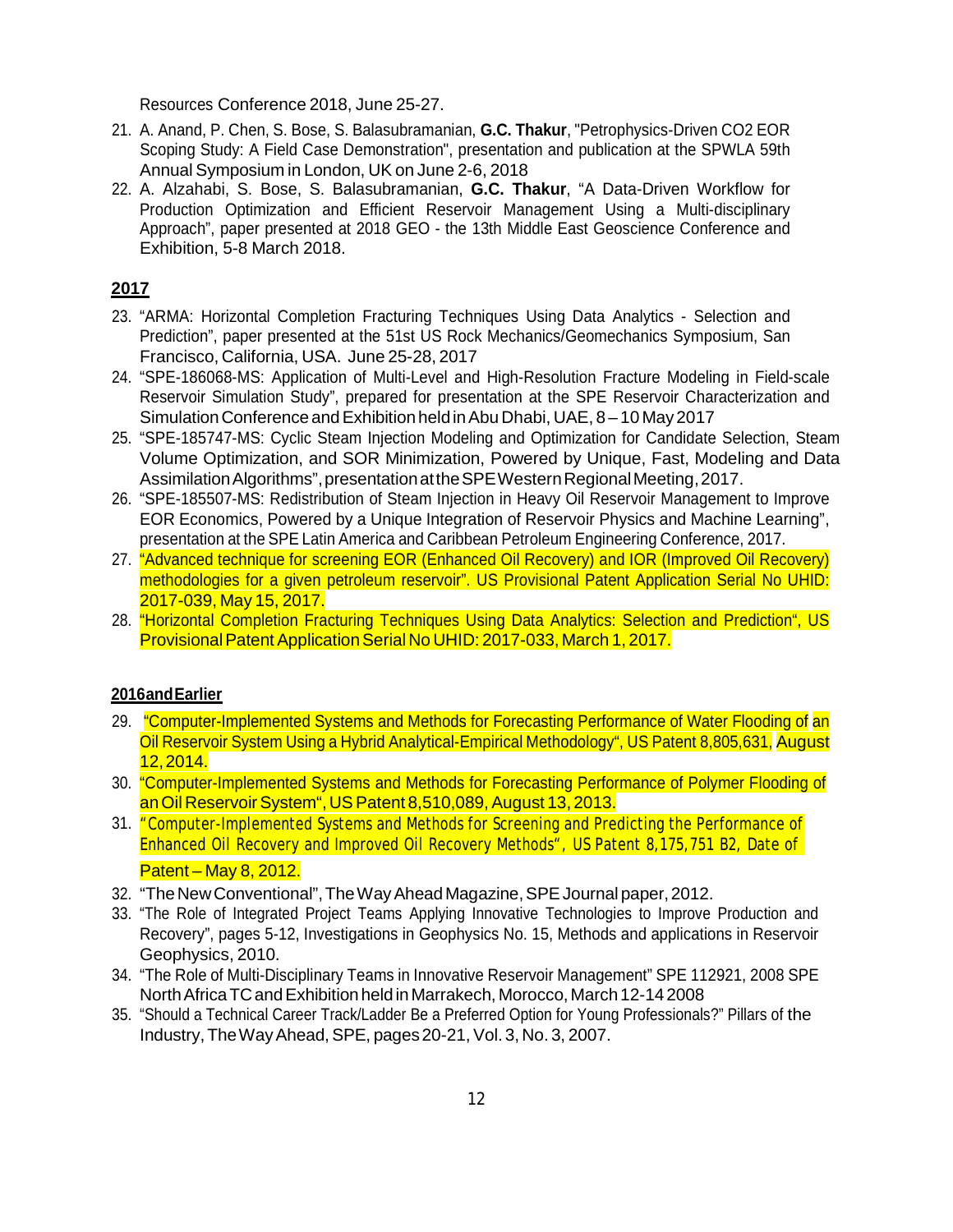- 36. *"Waterflood Surveillance and Monitoring: Putting Principlesinto Practice", pages 552-562, October 2007, SPE Reservoir Evaluation and Engineering.*
- 37. "Techbits: Workshop Addresses Reservoir Water Control and Management", 1002-0026 JPT SPE Journal Paper – 2002.
- 38. "The World of Technology: Emerging Technology and Implications for the Greater Caspian Region", Special Invited Session Speaker at the AAPG Conference held in Istanbul, Turkey, July 9–12, 2000.
- 39. "Horizontal Well Technology A Key to Improving Reserves", published in JCPT, October 1999, Volume 38, No. 10.
- 40. "Emerging Technologies in Petroleum Asset Management", International Energy Agency Conference on EOR, October 4–7, 1998, Carmel, California. Special invited speaker by the United States Department of Energy, Washington, D.C.

41. *"The Role of Reservoir Managementin CarbonateWaterfloods", SPE Paper 39519 presented at the 1998 SPE India Oil and Gas Conference and Exhibition held in New Delhi, India, February 10–12.*

- 42. "Light Oil Steamflood and Heavy Oil Reservoir Management", Proceedings, ASCOPE Conference, November 24–27, 1997, Jakarta, Indonesia.
- 43. "Heavy Oil Reservoir Management", Proceedings of the 15th World Petroleum Congress, 1997 The Executive Board of the World Petroleum Congress, published by John Wiley & Sons.
- 44. "Heavy Oil Reservoir Management", SPE Paper 39233 presented at the SPE Fifth Latin America and Caribbean Petroleum Engineering Conference and Exhibition held in Riode Janeiro, Brazil, August 30 to September 3, 1997.

45. *"What is Reservoir Management?" JPT (June 1996) 520–525, a Distinguished Author Series article.*

- 46. "Can Integrated Reservoir Management and Technology Enhance Performance of Water and Gas Floods?" published in JCPT and presented at the 46th Annual Technical Meeting ofthe Petroleum Society of CIM in Banff, Alberta, Canada, May 14–17, 1995.
- 47. "The Role of Technology and Decision Analysis in Reservoir Management", SPE Paper 29775 presented at the 1995 SPE Middle East Oil Show held in Bahrain, March 11–14, 1995.
- 48. "Does Sound Reservoir Management Provide a Competitive Edge in Applying Petroleum Technology?", paper presented at Petrotech'95, First International Petroleum Conference & Exhibition, January 9–12, 1995, New Delhi, India.
- 49. "Does Simulation Play an Important Economic Role in Reservoir Management?" Paper presented at the Fifth International Forum on Reservoir Simulation, Muscat, Oman, December 10–14, 1994.
- 50. "Integrated Reservoir Management A Team Approach", SEG Workshop 2, October 27, 1994, Los Angeles, CA.

51. *"Waterflood Surveillance Techniques – A ReservoirManagement Approach",JPT (October 1991) 1180–88, a Distinguished Author Series article.*

- 52. "Design of a Major CO<sub>2</sub> Flood, North Ward Estes Field, Ward County, Texas", SPE Reservoir Engineering Journal, Paper No. 19654, February 1991.
- 53. "Implementation of a Reservoir Management Program", SPE 20748, Paper presented at the 65th AnnualTechnicalConferenceoftheSPEheldinNewOrleans,LA,Sept.23–26,1990.
- 54. "Reservoir Management: A Synergistic Approach", SPE 20138, Paper presented at the 1990 Permian Basin Oil and Gas Recovery Conference held in Midland, Texas, March 8–9, 1990.
- 55. "Questions and Answers: Reservoir Management Panel Discussion" 20781 MS SPE, 1990
- 56. Thakur, G. C. et al: "CO2 Mini-Test, Little Knife Field, N.D. A Case History", SPE Paper 12704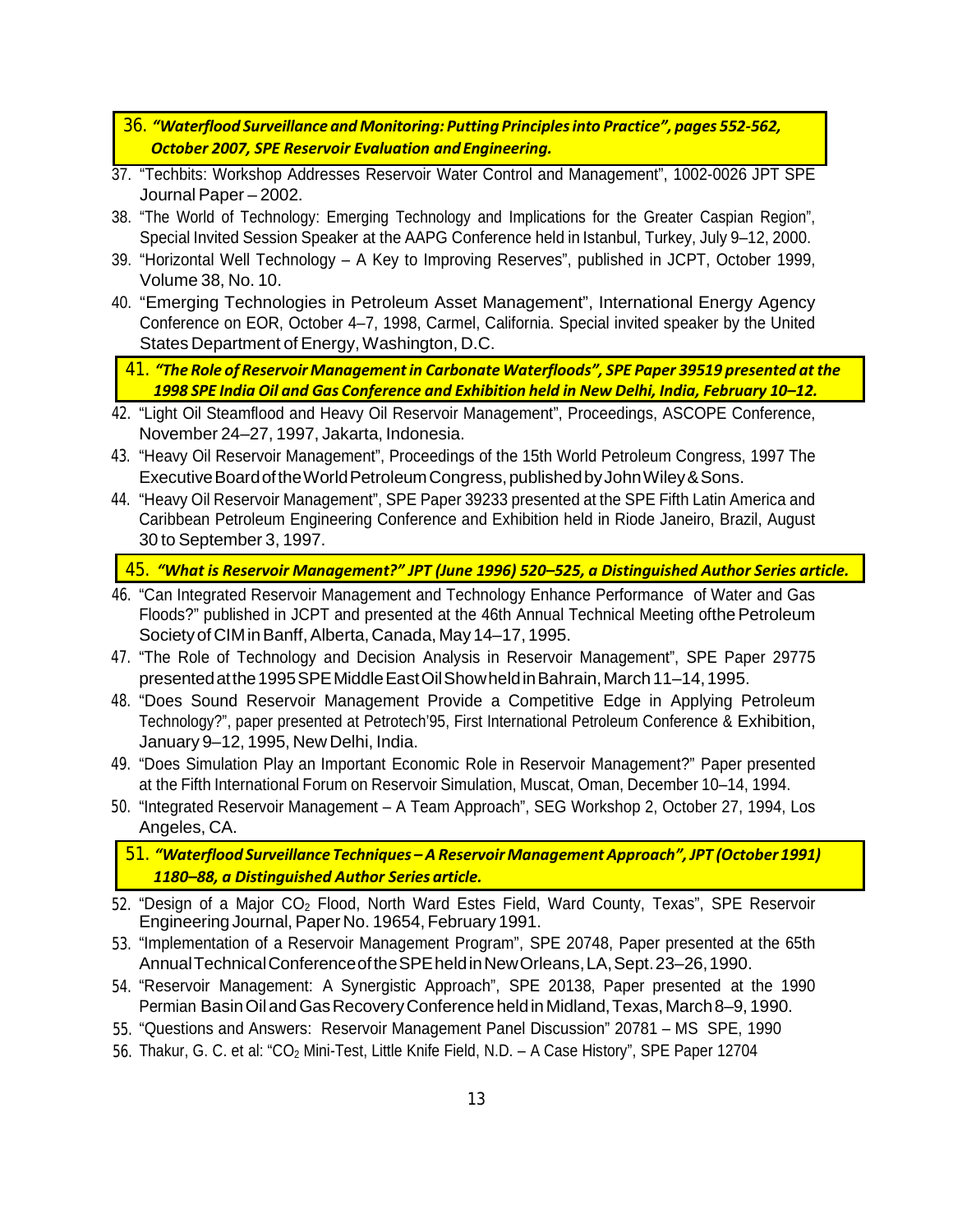presented at the SPE/DOE Fourth Symposium on Enhanced Oil Recovery (April 16–18, 1984).

57. *Thakur, G. C. et al: "Engineering Studies of G-1, G-2 and G-3 Reservoirs, Meren Field, Nigeria", (Tech. Paper SPE 10362) JPT April, 82,721-732.*

- 58. Thakur, G. C. et al: "G-2 and G-3 Reservoirs, Delta South Field, Nigeria: Part 2 Simulationof Water Injection",(Tech.PaperSPE9514) JPT Jan., 82, 148–158.
- 59. Thakur, G. C. et al: "G-2 and G-3 Reservoirs, Delta South Field, Nigeria: Part 1 An Engineering Study",(Tech. PaperSPE9513) JPT Jan., 82, 141–147.
- 60. Thakur, G.C.etal:"Engineering Studies of G-1,G-2 andG-3Reservoirs,Meren Field, Nigeria", SPE Paper presented at the Fourth Annual Meeting of SPE-Nigeria held at Lagos (August 6–8, 1980).
- 61. Thakur, G.C.:"Resistance Effect due to Polymer Solution Flow in Porous Media", paper presented at the 79th Annual American Institute of Chemical Engineers Meeting, Houston, Texas (March 16–20, 1975).
- 62. Co-author of Reservoir Simulation Manual by SSC, Prepared for the US Geological Survey, US Department of Commerce, National Technical Information Service, 1975.
- 63. Co-author of Reservoir Engineering Manual by SSC, Prepared for the US Geological Survey, USDepartment of Commerce, National Technical Information Service, 1975.
- 64. Thakur, G. C.: "Prediction of Resistance Effect in Porous Media", paper presented at the49th Annual Meeting of the Society of Petroleum Engineers of AIME Fall Meeting, Houston, Texas (October 6–9, 1974).
- 65. Thakur, G. C. and Thachuk, A. R.: "Retardation of Water Coning Using Polymers A Reservoir Simulation Application", paper presented at the 25th Annual Technical Petroleum Society of CIM, Calgary, Alberta (May 7–10, 1974).
- 66. Burcik, E. J. and Thakur, G. C.: "Some Reactions of Microgel in Polyacrylamide Solutions", JPT (May, 1974).
- 67. Burcik, E. J. and Thakur, G. C.: "Reactions of Polyacrylamide with Commonly Used Additives", JPT (September, 1972).

### **OTHERPUBLICATIONS**

- 1. "Techbits: First SPE Workshop– Webinar Held on Waterflooding", 0214-0036-JPTSPEJournal Paper, 2014.
- 2. "SPE Strategic Plan Identifies Four Priorities", JPT, 0913-0042 SPE Journal Paper, 2013.
- 3. "Computer-Implemented Systems and Methods for Forecasting Performance of Polymer Flooding of an Oil Reservoir System", US Patent 8,510,089, August 13, 2013.
- 4. "Spectrum: SPEStrategicPlan–MissionCritical"0412-0014,JPTSPEJournalPaper,2012
- 5. "Spectrum: MythsandRealitiesaboutHydraulicFracturing"0312-0014JPTSPEJournalPaper,2012
- 6. "Spectrum: A Look at How the SPE Board Works" 0512-0014 JPT SPE Journal Paper, 2012
- 7. "Spectrum: Building Our Future" 0712-0014 JPT SPE Journal Paper, 2012
- 8. "Spectrum: Great Rewards" 0812-0014 JPT SPE Journal Paper, 2012
- 9. "Moving Towards 70% Recovery Factor: Multiple Disciplines, Different Methods, One Goal", JPT, June 2012.
- 10. "SPE Strategic Plan Mission Critical", JPT, April 2012.
- 11. "100,000 Members Milestone: It's All About Service", 0112-0014 JPT, SPE 2012
- 12. "Education is the Solution to Improving Our Industry's Image", 0212-0014 JPT SPE Journal Paper 2012.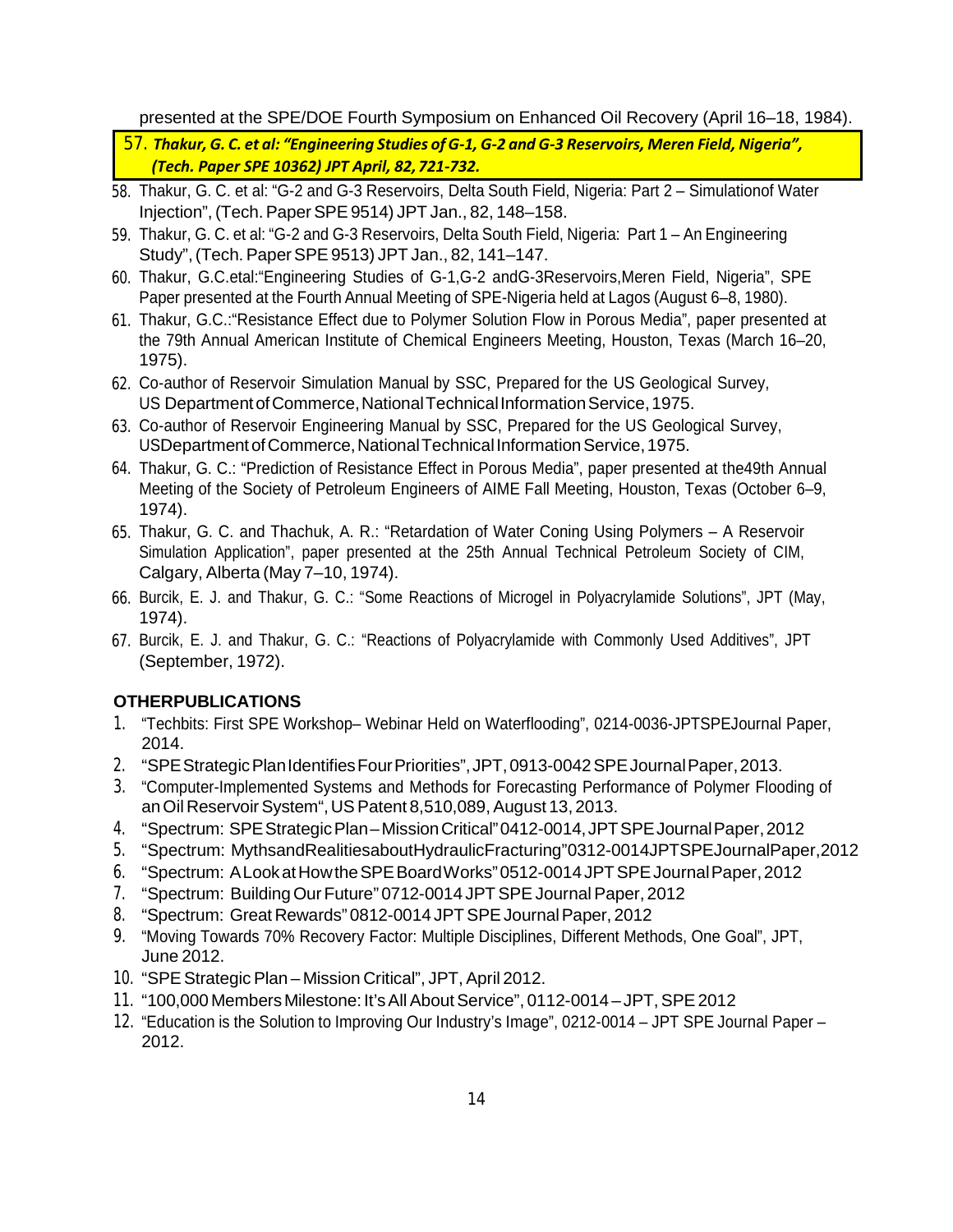- 13. "Advances in Reservoir Management (RM) and EOR Techniques: Improving Production and Recovery in New and mature Fields", 20<sup>th</sup> World Petroleum Congress, 4-8 December, 2011.
- 14. "Spectrum: SPE's Efforts on Young Technology and Innovative Ideas" 11211-0012 JPE SPE Journal paper, 2011.
- 15. "Interview with SPE President" 1011-0012-JPT SPE Journal Paper, 2011
- 16. "Spectrum: TrainingforYourFuture"1111-0012-JPTSPEJournalPaper, 2011

### **OTHERPUBLICATIONS/THESES**

- 1. Thakur, G. C.: "Investigation of Mobility Control Polymers I. Study of Microgel Reactions, II. Prediction of Resistance Effect in Porous Media", Ph.D. Thesis (December, 1973) – Petroleum and Natural Gas Engineering, Pennsylvania State University.
- 2. Thakur, G. C.: "Application of Perturbation Theory in Eigenvalue Problems", M.A. Thesis (December, 1972) – Mathematics, Pennsylvania State University.
- 3. Thakur, G. C.: "Degradation of Polymer Solutions and its Effect on the Flow Behavior of These Solutions through Porous Media", M.S. Thesis (March, 1972) – Petroleum and Natural GasEngineering, PennsylvaniaState University.
- 4. Thakur, G. C.: "Design of Hydraulic Fracture Treatment", BS (Honors) Dissertation, 1970, IIT (Indian School of Mines).

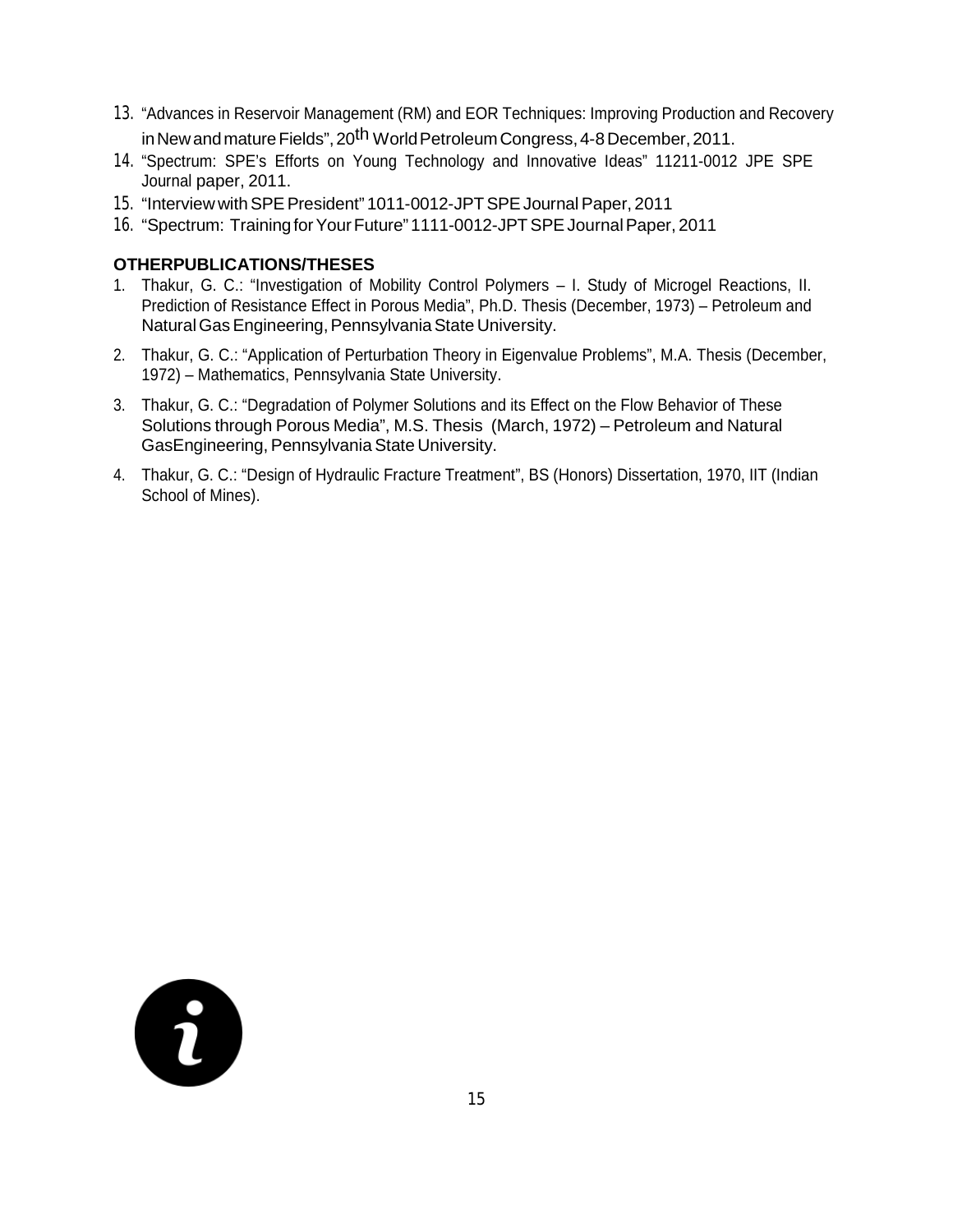**EXTENSIVE EXPERIENCE IN SUPERVISING, MENTORING AND ADVISING PETROLEUM ENGINEERING TECHNICAL PROFESSIONALS OVER 45 YEARS INCHEVRON (AUTHOR, RESEARCHER, EDUCATOR AND OPERATIONALIMPLEMENTATION OF PROJECTS) AND OTHER COMPANIES, INCLUDINGONGC, OIL INDIA LTD., CBM & PEMEX, YPF, and GEO-PARK.**

- Dr. Thakur's experience of over 45 years of mentoring and advising hundreds of petroleum engineering technical professionals allover Chevron and other companies is being of great value in mentoring and advising PhD and MS students at the University of Houston.
- He provided petroleum engineering technical mentoring and advice in the areas of reservoir engineering and management, primary, secondary and enhanced oil recovery (EOR), surveillance and monitoring and analysis and optimization of oil and gas reservoirs.
	- o Provided mentoring in various locations to over 500 professionals, including Calgary - Canada, Houston, Midland, New Orleans, Lafayette, Bakersfield, Kern River, San Ramon, Argentina, Colombia, Brazil, Venezuela, London, Aberdeen, Norway, Angola, Nigeria, Libya, Saudi Arabia, Kuwait, Bangladesh, Thailand, Indonesia, Vietnam, China, Australia, Kazakhstan, Azerbaijan, and Russia for Chevron; Mexico for CBM – Mexico, and India for ONGC and Oil India Ltd.
	- o Chaired the Chevron Corporate-wide Reservoir Management (and Horizontal Well Technology and Heavy Oil) Forum involving 750 professionals (petroleum engineers, geoscientists and others) for 18 years. The annual forum was the "flagship" of all reservoir management activities in Chevron, and it grewfrom80toover 800participantsovera period of 18 years. The forum included advancements in reservoir management technologies, best practices sharing and lessons learned from the oil and gas fields of Chevron world-wide. New research and development ideas, products and applications, along with real-live case studies of various fields were discussed in detail. The forum nurtured ideas, innovation and ingenuity, and considered company proprietary technical materials.
	- o He participated and/or supervised in the preparation and distribution of over 200internal company-confidential technical reports in the following areas:
		- All reservoir simulation R&D for Chevron on topics related to upscaling of detailed geo- cellular models, linking wellbore and facilities modeling with reservoir simulator, thermal simulation, and compositional simulation.
		- Simulationof gravity stable miscible displacement process.
		- Design of major capital projects utilizing the gravity stable double displacement process and field data, including well logs, cores, well tests, MDT, PVT data and miscibility tests, geological modeling, and use of 3-D seismic data.
		- Use of 4-D seismic data for defining un-swept areas in the reservoir during waterflooding, especially in deepwater reservoirs.